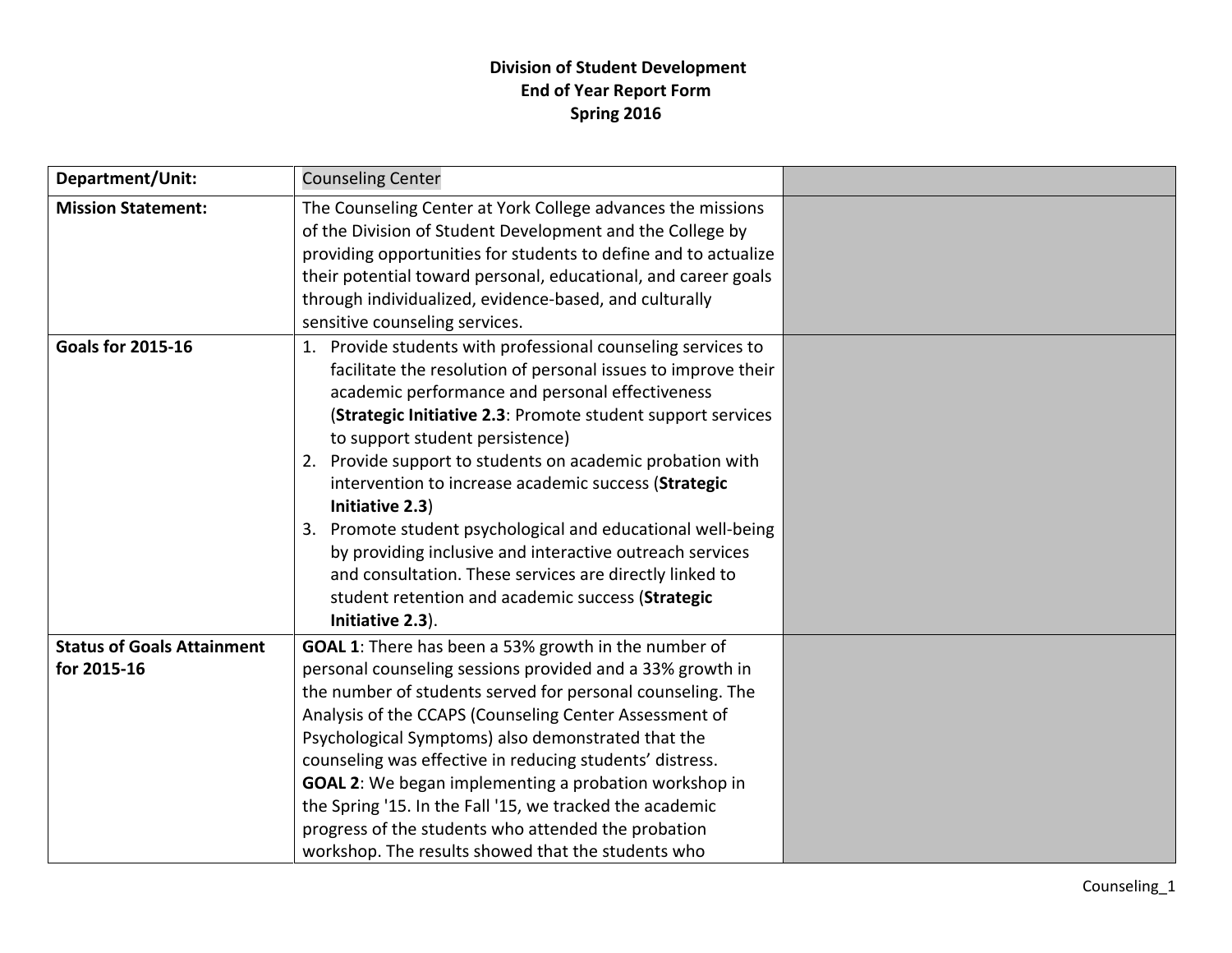|                                       | attended the workshop had a higher GPA than those on           |  |
|---------------------------------------|----------------------------------------------------------------|--|
|                                       | probation but did not attend the workshop (1.77 vs. 1.4) and   |  |
|                                       | are more likely have shed their probation status (35% vs.      |  |
|                                       | $25%$ ).                                                       |  |
|                                       | <b>GOAL 3:</b> We offered 400% more outreach activities in the |  |
|                                       | Year 15-16 over the Year 14-15. All participants reported that |  |
|                                       | the skills/knowledge were useful and applicable to them.       |  |
| <b>Amount of Students</b>             | <b>Total Number of students: 1,804 students</b>                |  |
| <b>Using Services this Past Year:</b> | Personal Counseling:<br>194 students                           |  |
|                                       | Academic Counseling: 362 students                              |  |
|                                       | Probation Counseling: 38 students                              |  |
|                                       | Probation Workshop: 355 students                               |  |
|                                       | Crisis Intervention:<br>33 students                            |  |
|                                       | Outreach - Classroom presentation: 239 students                |  |
|                                       | Outreach - Psychoeducational Workshops: 121 students           |  |
|                                       | Outreach - Wellness Wednesday: 276 students                    |  |
|                                       | Grad School Fair - 186 students                                |  |
| <b>Types of Services Provided:</b>    | Personal Counseling: 1,049 sessions                            |  |
|                                       | Academic Counseling: 447 sessions                              |  |
|                                       | Probation Counseling: 40 sessions                              |  |
|                                       | Probation Workshop: 88 sessions                                |  |
|                                       | 37 sessions<br>Crisis Intervention:                            |  |
|                                       | Outreach (Workshops & Wellness Wednesday Tables): 41           |  |
|                                       | events                                                         |  |
|                                       | <b>Classroom Presentations: 8 events</b>                       |  |
|                                       | Workshops with faculty and staff: 3 events                     |  |
|                                       | Annual Graduate School Fair: 1 event                           |  |
|                                       | <b>Student Development courses (SD110/SD120):</b>              |  |
|                                       | Fall, 2015:<br>SD110-4 sections: 113 students                  |  |
|                                       | SD120-3 sections: 74 students                                  |  |
|                                       | Spring, 2016: SD110 - 1 section: 18 student                    |  |
|                                       | SD120-2 sections: 47 students                                  |  |
|                                       | <b>Undergraduate Fellows Program (CUE):</b>                    |  |
|                                       | #4 Undergraduate Fellows in 5 sections of SD110 (Fall          |  |
|                                       | 15& Spring 16)                                                 |  |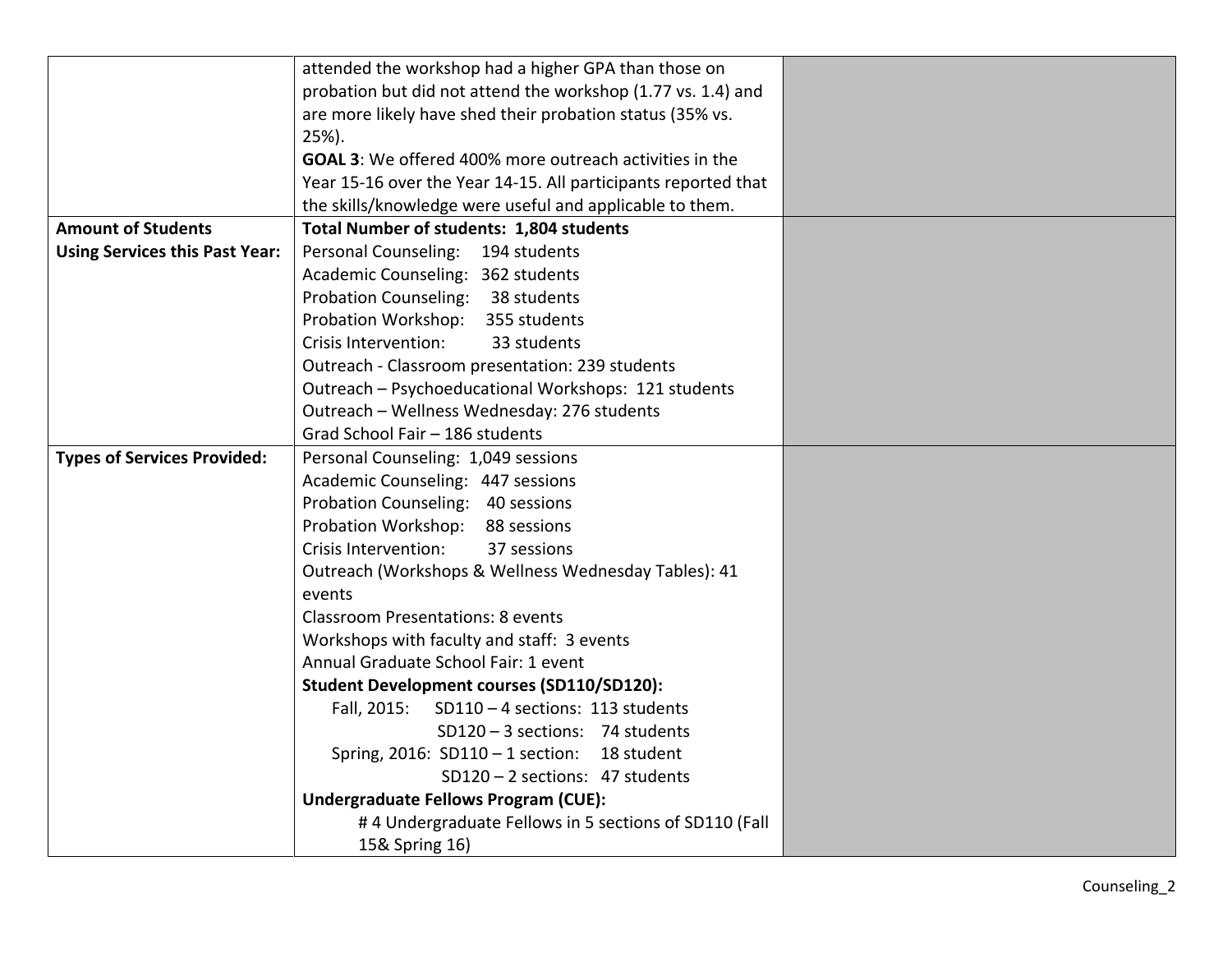| <b>Amount of Events Staged</b> | Number of events: #55 events; Total #822 students          | How did each event contribute toward              |
|--------------------------------|------------------------------------------------------------|---------------------------------------------------|
| this Year and # Students       |                                                            | integrating, engaging, involving, validating and  |
| <b>Attending Each Event:</b>   | Workshops: #31 workshops/ #121 students                    | supporting students at the College?               |
|                                | Study Less, Study Smarter: #4 events # 11 students         |                                                   |
|                                | Ban All Procrastination: #2 events #5 students             | Chickering's Theory of Identity Development for   |
|                                | Mindfulness for Better Focus: #5 events #14 students       | students in higher-ed proposes helping students   |
|                                | Stress Buster: #5 events #25 students                      | move through their developmental tasks. All of    |
|                                | Love Matters: #3 events #14 students                       | our events and programs are geared toward         |
|                                | Tips for Insomnia: #2 events #12 students                  | supporting our students to gain self-competence   |
|                                | Best Your Test Anxiety: #3 events #13 students             | and to learn managing emotions and                |
|                                | The Upside of Anger: #4 events #22 students                | interpersonal issues. The surveys of York         |
|                                | Self-Esteem: #3 events #5 students                         | students indicated that up to 40% of students     |
|                                | Classroom presentations: #7 events, #160 students          | had symptoms of depression and 27% reported       |
|                                | OT New student orientation: #30 students                   | moderate to severe anxiety problems. Many of      |
|                                | Social Work - Self-care for helping professionals: #30     | the students who are on academic probation also   |
|                                | students                                                   | report having problems of managing time or        |
|                                | HE111 Classroom presentation: 2 events, #50 students       | stress. Through campus-wide programs and          |
|                                | EN126 Classroom presentation: 2 events #50 students        | outreach activities, our center focuses on the    |
|                                | York Learning Center: 2 events, #50 students               | issues associated with the students' needs        |
|                                | Wellness Wednesday: #10 events, #276 students              | informed by the developmental theories and the    |
|                                | Do & Don'ts of First Year: #17 students                    | data from our students. Our events have three     |
|                                | Depression Screening: #68 students                         | major goals: (1) to provide psycho-education to   |
|                                | Healthy Body, Body Image: #18 students                     | address issues related to students in higher-ed   |
|                                | Social Media: #2 events, #46 students                      | (e.g., "Love Matters" or "Upside of Anger"        |
|                                | Use Science to Realize Better You: #23 students            | workshops); (2) to focus on prevention (e.g.,     |
|                                | Random Acts of Kindness: #42 students                      | During the Depression Screening Day event, 68     |
|                                | Tips for Insomnia: #15 students                            | students screened for depression); and (3) to     |
|                                | Alcohol & Substance Awareness: #25 students                | increase awareness for available psychological    |
|                                | Mindfulness for Better grades: #22 students                | services (e.g., OT New student orientation, in-   |
|                                | Events in Collaboration with other programs: 3 events, #79 | class presentations).                             |
|                                | students                                                   | Hosting an annual graduate school fair is another |
|                                | Men's Center: 1 event, #4 students                         | way of supporting the York students for building  |
|                                | Health Fair: 1 event, #18 students                         | their career trajectory by bringing the graduate  |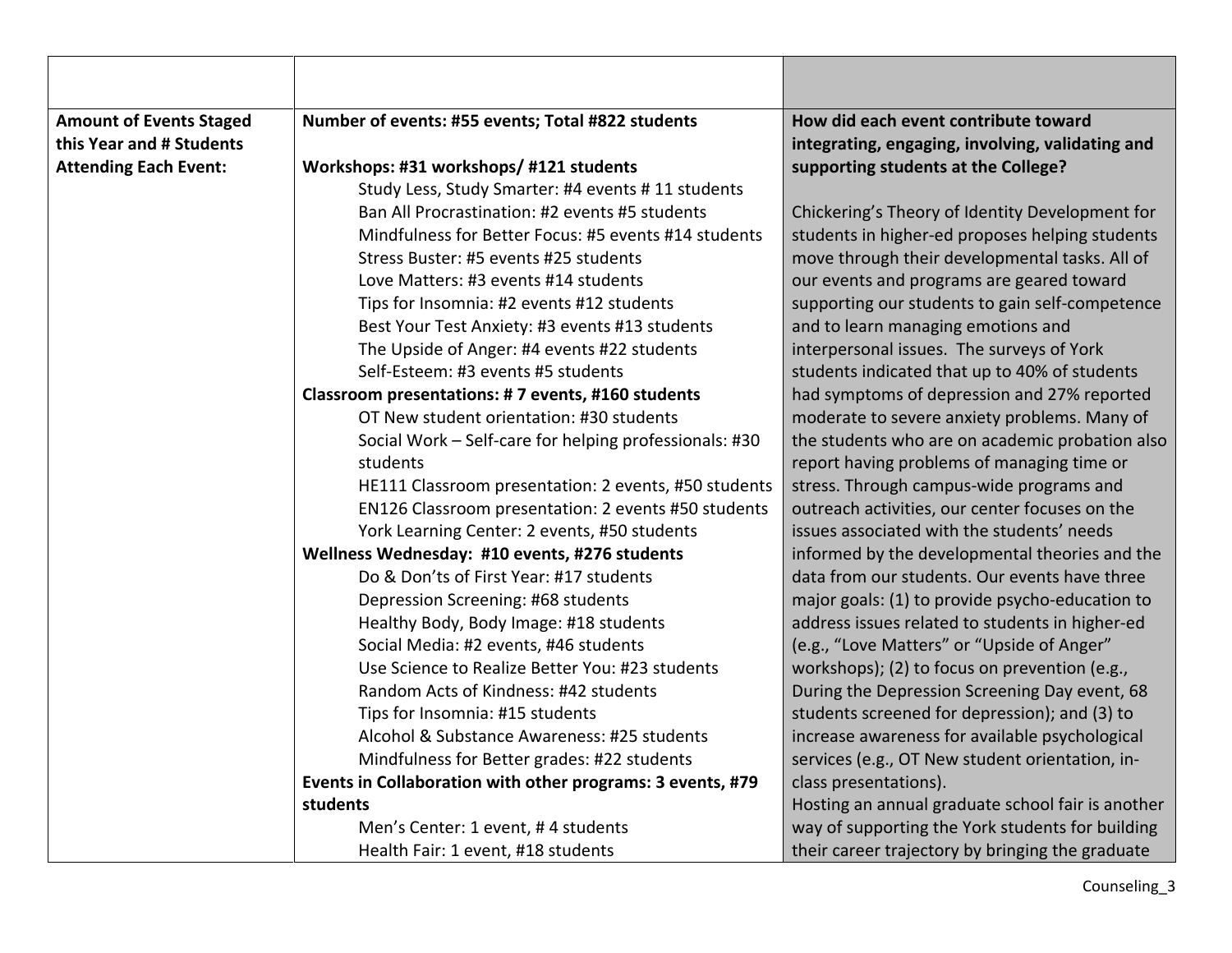|                                                   | Senior Salute/Grad School Info: 1 event # 57 students                                                                                                                                                                                                 | school admission counselors on campus.                                                                                                                                                                                                                                                                                                                                                                                                                                                                                                                                                                                                                                                                                                                                                                                                                                                                                                                                                                                                                                                                                                        |
|---------------------------------------------------|-------------------------------------------------------------------------------------------------------------------------------------------------------------------------------------------------------------------------------------------------------|-----------------------------------------------------------------------------------------------------------------------------------------------------------------------------------------------------------------------------------------------------------------------------------------------------------------------------------------------------------------------------------------------------------------------------------------------------------------------------------------------------------------------------------------------------------------------------------------------------------------------------------------------------------------------------------------------------------------------------------------------------------------------------------------------------------------------------------------------------------------------------------------------------------------------------------------------------------------------------------------------------------------------------------------------------------------------------------------------------------------------------------------------|
|                                                   | The 22 <sup>nd</sup> Annual Graduate School Fair: #186 students<br>Admission Counselors from -# 28 grad schools                                                                                                                                       |                                                                                                                                                                                                                                                                                                                                                                                                                                                                                                                                                                                                                                                                                                                                                                                                                                                                                                                                                                                                                                                                                                                                               |
|                                                   | <b>Workshops with Faculty: #3 events</b><br>Dept. Chairs Workshop - Working with disruptive<br>students: #20 faculty and staff<br>CETL - Dealing with student issues: #10 faculty and<br>staff<br>Mindfulness for Faculty & Staff: #8 faculty & Staff |                                                                                                                                                                                                                                                                                                                                                                                                                                                                                                                                                                                                                                                                                                                                                                                                                                                                                                                                                                                                                                                                                                                                               |
| <b>Highlight 2 Key Signature</b><br><b>Events</b> | 1. Provision of Personal Counseling Services<br>2. Provision of SD110 (Success in College)                                                                                                                                                            | Why do you consider each of these key events<br>to be a signature activity?<br>1. The core function of the counseling center is<br>to provide personal psychological counseling<br>services. The studies have shown that up to 2/3<br>of students who stopped attending college did so<br>because of untreated psychological problems<br>while our students are reluctant to seek<br>professional help. This year we have focused on<br>reducing stigma around seeking help and<br>increasing the visibility of the counseling services<br>(e.g., flyers, workshop brochures, wellness<br>tables). As a result, there has been a substantial<br>increase in the number of students we served<br>this year (33% over last year), and counseling<br>indeed helped students resolve their personal<br>issues. Among the students experiencing severe<br>distress at the time of intake, a 62% made<br>marked improvement after 3 personal<br>counseling sessions (i.e., no longer feeling<br>distressed). It is important to note that the<br>overall distress level of the students at the York<br>counseling center is higher than that of the |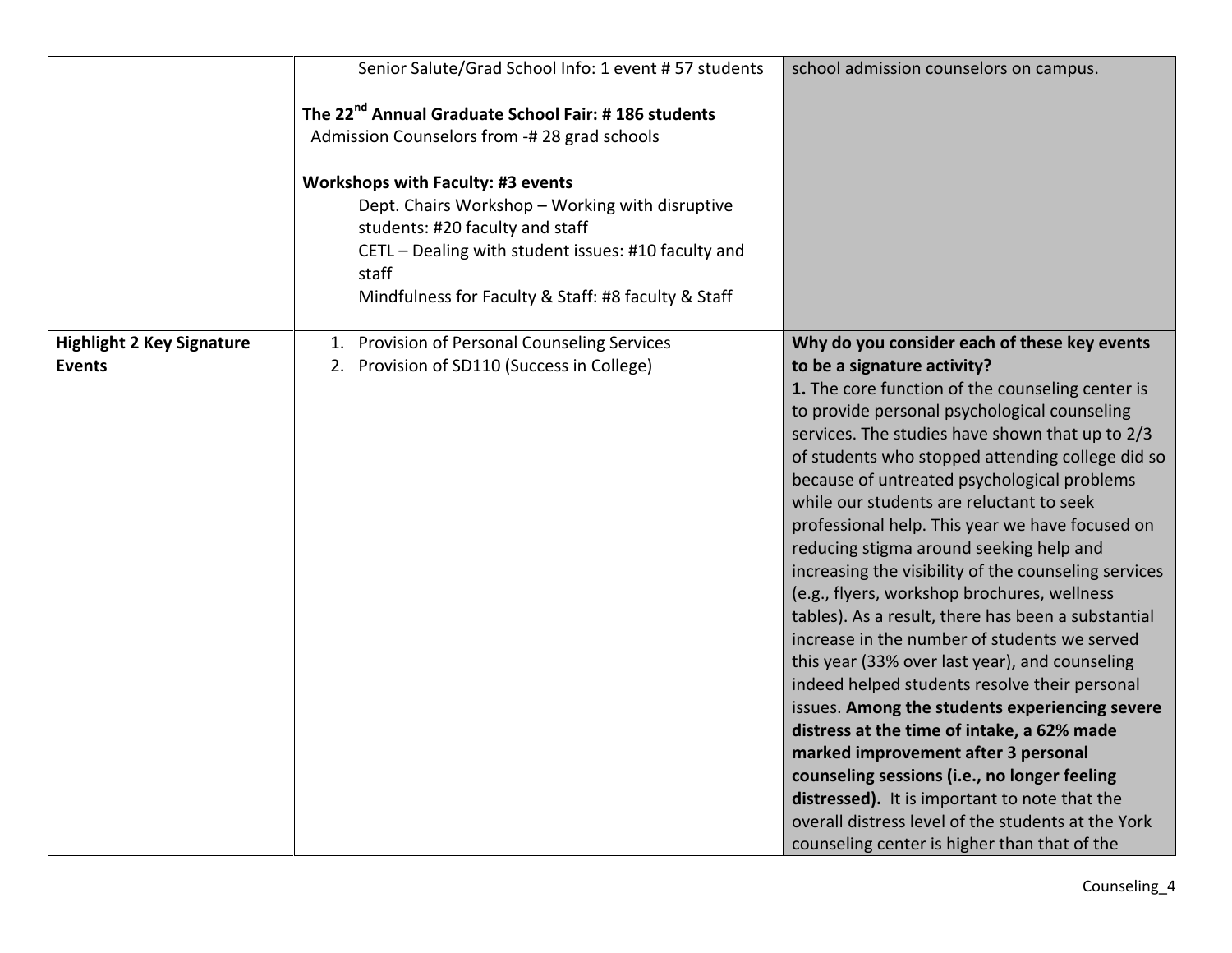|                                                    |                                                                                                                                                                                                                                                                                                                                                                                                                                                                                                                                                                                              | national average score (1.93 vs. 1.64).<br>2. SD110, Success in College<br>Provision of SD110 is another important function<br>of the counseling center. SD110 is a course in<br>which the first year students learn how to<br>become an effective college student. By working<br>with students on probation, we learned what the<br>common barriers to success are for our students.<br>SD110 equips students with knowledge and skill<br>sets for being a college student, reducing these<br>barriers. Overall, the SD110 takers have slightly<br>higher one-semester and two-semester retention<br>rates than the non-SD110 takers except for FA<br>'11 (caveat: CAS College Admission Score average<br>for the SD110 takers in Fall '11 was substantially<br>lower than the non-SD110 takers). The three-<br>semester retention rates for both groups tend to<br>level out, suggesting that SD110 may provide an<br>initial boost to the students' persistence. On the<br>other hand, the students who have persisted<br>past three semesters would have learned |
|----------------------------------------------------|----------------------------------------------------------------------------------------------------------------------------------------------------------------------------------------------------------------------------------------------------------------------------------------------------------------------------------------------------------------------------------------------------------------------------------------------------------------------------------------------------------------------------------------------------------------------------------------------|----------------------------------------------------------------------------------------------------------------------------------------------------------------------------------------------------------------------------------------------------------------------------------------------------------------------------------------------------------------------------------------------------------------------------------------------------------------------------------------------------------------------------------------------------------------------------------------------------------------------------------------------------------------------------------------------------------------------------------------------------------------------------------------------------------------------------------------------------------------------------------------------------------------------------------------------------------------------------------------------------------------------------------------------------------------------|
|                                                    |                                                                                                                                                                                                                                                                                                                                                                                                                                                                                                                                                                                              | necessary skill sets regardless whether they had                                                                                                                                                                                                                                                                                                                                                                                                                                                                                                                                                                                                                                                                                                                                                                                                                                                                                                                                                                                                                     |
|                                                    |                                                                                                                                                                                                                                                                                                                                                                                                                                                                                                                                                                                              | taken or not taken SD110.                                                                                                                                                                                                                                                                                                                                                                                                                                                                                                                                                                                                                                                                                                                                                                                                                                                                                                                                                                                                                                            |
| <b>Status of Strategic Plan</b><br>Implementation: | <b>Objective: Established</b><br><b>Status: Established</b>                                                                                                                                                                                                                                                                                                                                                                                                                                                                                                                                  |                                                                                                                                                                                                                                                                                                                                                                                                                                                                                                                                                                                                                                                                                                                                                                                                                                                                                                                                                                                                                                                                      |
|                                                    |                                                                                                                                                                                                                                                                                                                                                                                                                                                                                                                                                                                              |                                                                                                                                                                                                                                                                                                                                                                                                                                                                                                                                                                                                                                                                                                                                                                                                                                                                                                                                                                                                                                                                      |
| <b>Current Challenges:</b>                         | The current challenge is for us to have SD110 available to all<br>students. The findings from the probation workshop support<br>the importance of SD110 (Success in College) for the first year<br>students. An increased enrollment of SD110 course would<br>likely equip more students with knowledge and skills essential<br>to college success, positively impacting on their persistence.<br>In recent semesters, the overall enrollment for SD110 has<br>been decreased. The major reason for this decrease appears<br>to be its ineligibility for financial aid. Another challenge is |                                                                                                                                                                                                                                                                                                                                                                                                                                                                                                                                                                                                                                                                                                                                                                                                                                                                                                                                                                                                                                                                      |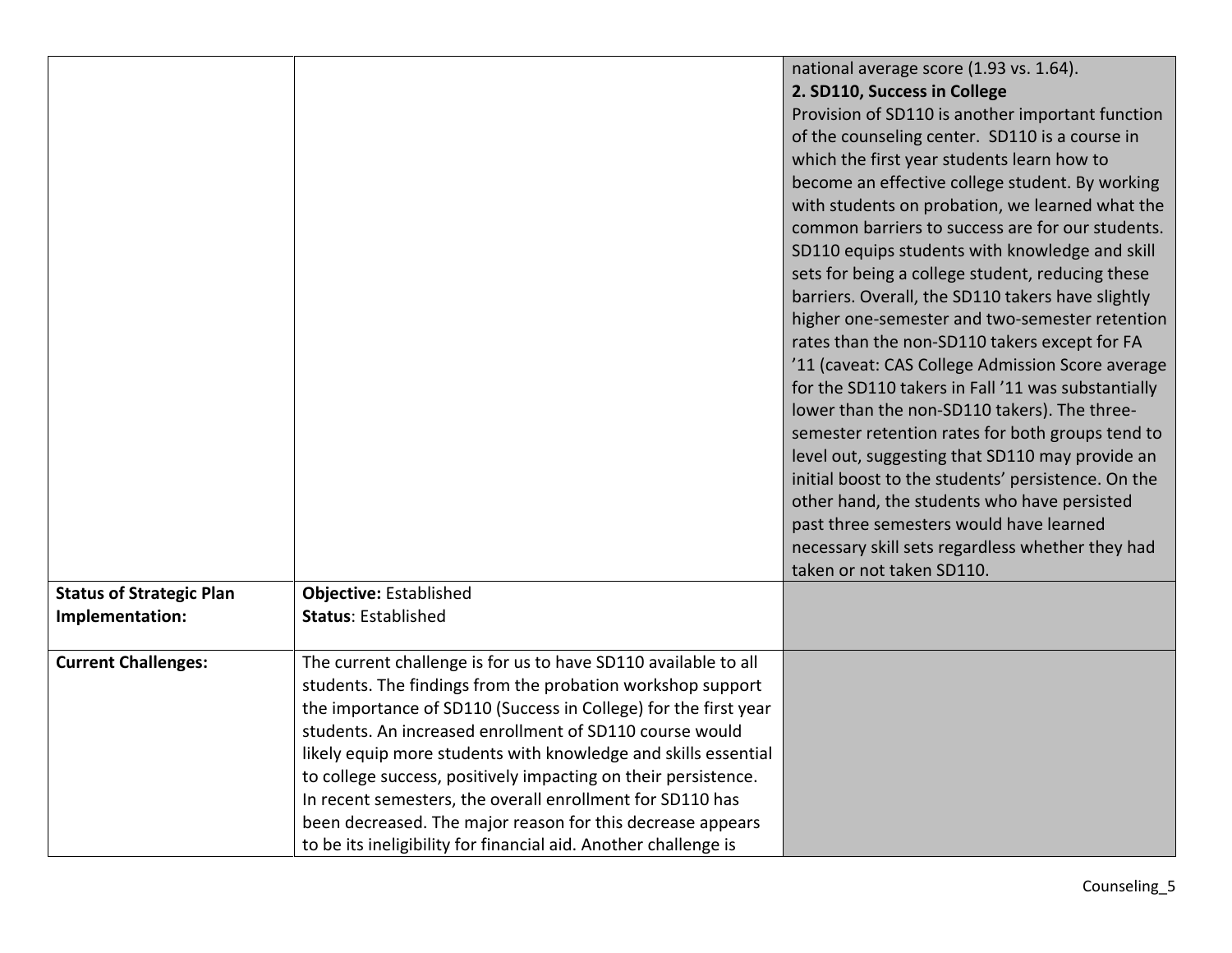|                           | space. Currently, we have a group room that accommodates 7<br>students. If we have a bigger space, we would more<br>aggressively promote the workshops we offer.                                                                                                                                                                                                                                                                                                                                                                                                                                             |  |
|---------------------------|--------------------------------------------------------------------------------------------------------------------------------------------------------------------------------------------------------------------------------------------------------------------------------------------------------------------------------------------------------------------------------------------------------------------------------------------------------------------------------------------------------------------------------------------------------------------------------------------------------------|--|
| <b>Goals for 2016-17:</b> | 1. Work towards our division's goal of making SD110<br>(Success in College) a mandatory first-year course<br>(Strategic Initiative 2.1: Developing an intentional,<br>mandatory first-year experience program).<br>2. Continue to direct our effort to increase the students'<br>awareness of our services (Strategic Initiative 2.3:<br>Promote student support services to support student<br>persistence)<br>Continue to build our probation workshops to fine-tune<br>3.<br>our approach based on the students' feedback (Initiative<br>3.1B, Continuous improvement through appropriate<br>assessment). |  |